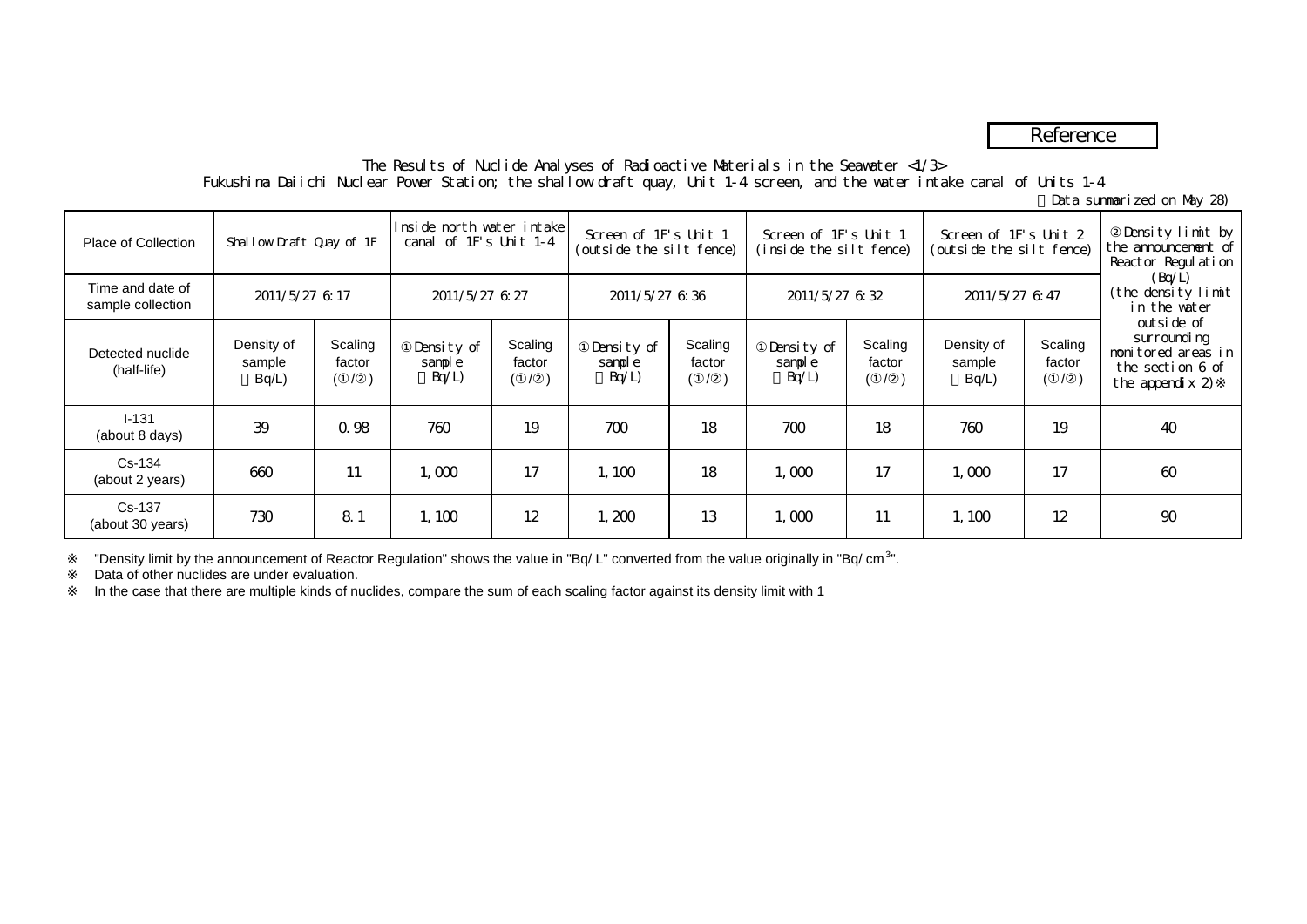# Reference

### The Results of Nuclide Analyses of Radioactive Materials in the Seawater <2/3> Fukushima Daiichi Nuclear Power Station; the shallow draft quay, Unit 1-4 screen, and the water intake canal of Units 1-4

(Data summarized on May 28)

| Place of Collection                   | Screen of 1F's Unit 2<br>(inside the slit fence)<br>2011/5/27 6:42 |                   | Screen of 1F's Unit 3<br>(outside the silt fence)<br>2011/5/27 6 56 |                   | Screen of 1F's Unit 3<br>(inside the silt fence)<br>2011/5/27 6 52 |                   | Screen of 1F's Unit 4<br>(outside the silt fence)<br>2011/5/27 6 56 |                   | Screen of 1F's Unit 4<br>(inside the silt fence)<br>2011/5/27 6 52 |                   | Density limit by<br>the announcement of<br>Reactor Regulation<br>(Bq/L)<br>(the density limit<br>in the water |
|---------------------------------------|--------------------------------------------------------------------|-------------------|---------------------------------------------------------------------|-------------------|--------------------------------------------------------------------|-------------------|---------------------------------------------------------------------|-------------------|--------------------------------------------------------------------|-------------------|---------------------------------------------------------------------------------------------------------------|
| Time and date of<br>sample collection |                                                                    |                   |                                                                     |                   |                                                                    |                   |                                                                     |                   |                                                                    |                   |                                                                                                               |
| Detected nuclide<br>(half-life)       | Density of<br>sample<br>Bq/L                                       | Scaling<br>factor | Density of<br>sample<br>Bq/L                                        | Scaling<br>factor | Density of<br>sample<br>Bq/L                                       | Scaling<br>factor | Density of<br>sample<br>Bq/L                                        | Scaling<br>factor | Density of<br>sample<br>$Bq/L$ )                                   | Scaling<br>factor | outside of<br>surrounding<br>nonitored areas in<br>the section 6 of<br>the appendix $2$                       |
| $I - 131$<br>(about 8 days)           | 5,200                                                              | 130               | 530                                                                 | 13                | 940                                                                | 24                | 600                                                                 | 15                | 86                                                                 | 22                | 40                                                                                                            |
| Cs-134<br>(about 2 years)             | 1,600                                                              | 27                | 1,300                                                               | 22                | 7,300                                                              | 120               | 4.000                                                               | 67                | 880                                                                | 15                | $\omega$                                                                                                      |
| Cs-137<br>(about 30 years)            | 1,700                                                              | 19                | 1,500                                                               | 17                | 7,600                                                              | 84                | 4,300                                                               | 48                | 960                                                                | 11                | 90                                                                                                            |

"Density limit by the announcement of Reactor Regulation" shows the value in "Bq/ L" converted from the value originally in "Bq/ cm<sup>3</sup>".

Data of other nuclides are under evaluation.

In the case that there are multiple kinds of nuclides, compare the sum of each scaling factor against its density limit with 1